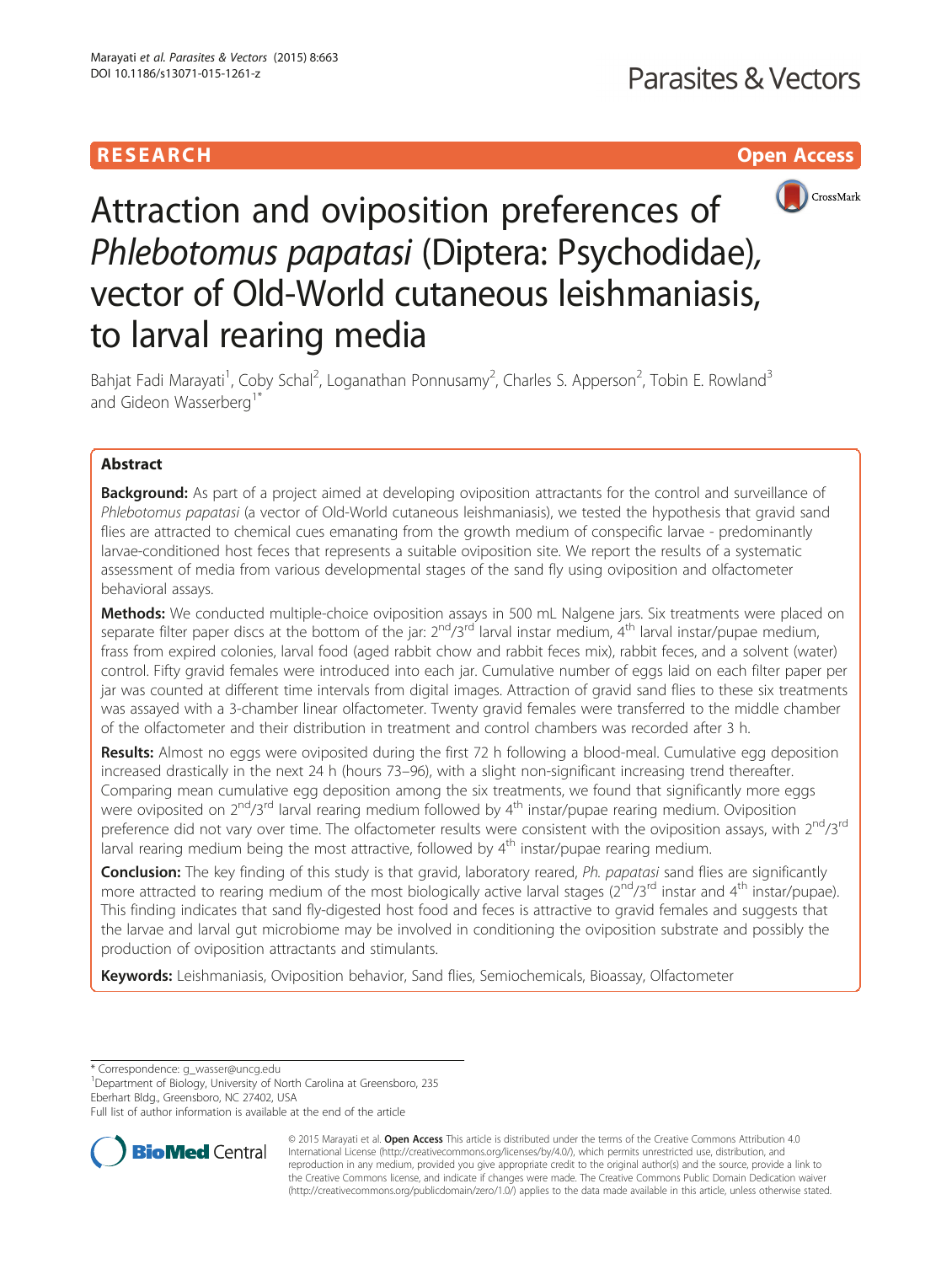# Background

Phlebotomine sand flies can transmit protozoan parasites (Leishmania spp.), as well as bacterial (Bartonella bacillifor*mis*) and viral pathogens (e.g., sand fly fever)  $[1-4]$  $[1-4]$  $[1-4]$  $[1-4]$ . Most significant are the human leishmaniases that, following malaria and dengue, are the most pervasive vector-borne diseases [\[5, 6](#page-7-0)]. Unfortunately, cost, access, and side effects limit the applicability of existing therapeutic treatments. Therefore, given that no vaccine yet exists, reducing exposure to sand fly bites is the most prevalent disease prevention approach [\[5, 6](#page-7-0)]. Sand fly control comprises three general approaches: personal protection (e.g., repellents, insecticide-treated clothing or bed-nets), reservoir host control (e.g., rodent removal using rodenticides or burrow plowing), and residual spraying with insecticides [[7](#page-7-0), [8\]](#page-7-0). The most common approach is residual spraying of insecticides; however, the effectiveness of this approach is highly variable, non-specific, and can drive the evolution of insecticide resistance [\[7, 9](#page-7-0), [10](#page-7-0)]. Source reduction using biolarvicides is often used to control some mosquito species, but since sand fly larvae are terrestrial this approach is not practical [[11](#page-7-0)]. Unlike most biting Nematocera, sand flies develop in terrestrial habitats where eggs are typically laid in soil rich in organic material on which the larvae feed and develop through four instars before pupation and adult emergence. The difficulty of finding breeding sites for sand fly control is an important constraint limiting the application of larvicides [[12](#page-7-0)–[14](#page-7-0)]. Hence, a more focused, biologically-based, and targeted control method is urgently needed [[8](#page-7-0)].

An alternative approach to delivery of the insecticide to the vector is to bring the vector to the insecticide using attractants [[15\]](#page-7-0). This attract-and-kill approach is commonly used to control agricultural pests and disease vectors using sex pheromones, host odors, sugar meal sources, and bacterial mediated oviposition site attractants [\[16](#page-7-0)–[19\]](#page-7-0). In the context of controlling disease vectors, oviposition-site attractants are expected to be the most effective because they lure physiologically older females that have blood-fed at least once and are, therefore, more likely to be infected with pathogens [\[18, 20\]](#page-7-0). Therefore, by targeting gravid females, control efforts can simultaneously reduce pathogen transmission and control population growth [\[20\]](#page-7-0).

Most research on oviposition attractants of disease vectors has focused on mosquitoes [[20](#page-7-0), [21\]](#page-7-0). With sand flies, most research has focused on Lutzomyia longipalpis (Diptera: Psychodidae), the main vector of New-World visceral leishmaniasis [\[3\]](#page-7-0). In a series of experiments, conspecific eggs were found to enhance oviposition and dodecanoic acid was identified as the active compound from eggs [\[22](#page-7-0)]. Organic matter also stimulates oviposition in Lu. longipalpis and hexanal and 2-methyl-2-butanol were isolated from fresh chicken or rabbit feces as the active compounds [\[23](#page-7-0)– [26](#page-7-0)]. In contrast, only few studies have examined oviposition in Old-World sand flies. Phlebotomus papatasi, the main vector of Old-World cutaneous leishmaniasis (due to Leishmania major), is distributed from Morocco to the Indian subcontinent and from southern Europe to central and eastern Africa [[3](#page-7-0), [4, 27](#page-7-0)]. It was shown to lay more eggs on substrates containing conspecific eggs [\[28, 29](#page-7-0)] or organic matter of various sources [[29](#page-7-0), [30](#page-7-0)]. For example, Wasserberg and Rowton [[28](#page-7-0)] compared the relative effectiveness of conspecific eggs and organic matter (frass extract) and found frass to be a much more potent oviposition stimulant than eggs; they also found that the combination of eggs and frass was not more effective than frass alone. Schein et al. [[30](#page-7-0)] showed in the field that cow manure is highly attractive to gravid and non-gravid Ph. papatasi females. Chelbi et al. [\[31\]](#page-7-0) demonstrated that rabbit feces was highly attractive to Ph. papatasi in peridomestic environments in Tunisia. Wasserberg [\[32\]](#page-7-0) used fresh rabbit feces as bait and was able to attract Ph. papatasi from as far as 250 m from the nearest potential source. Radjame et al. [\[33\]](#page-7-0) isolated soil bacteria from a variety of putative sand fly breeding sites (human dwellings, termite mounds, cow sheds) and tested their effect on oviposition responses of gravid females. In bioassays of soil bacterial isolates, Bacillus licheniformis and Staphylococcus saprophyticus were shown to enhance Ph. papatasi oviposition response.

Our general goal is to discover, develop and optimize a lure that attracts oviposition-site seeking gravid females and that could be used for surveillance and control of Ph. papatasi sand flies. Because larval sand flies are coprophagic [[1](#page-7-0), [3](#page-7-0), [12](#page-7-0)], we hypothesized that gravid sand flies are attracted to chemical cues associated with the decomposition of organic matter of (predominantly) fecal origin as indicators of suitable oviposition sites. Specifically, given our previous observation that larval rearing substrate is substantially more effective than conspecific eggs in inducing egg deposition [\[28\]](#page-7-0), our goal in this study was to compare the attraction and oviposition response of gravid Ph. papatasi females among rearing substrates of pre-larval, larval, and post-larval stages in order to identify the most attractive and oviposition-stimulating source material. In this paper, we report the results of the screening of these potential attractant sources using oviposition and olfactometer behavioral assays.

#### Methods

#### Insects and colony maintenance

Phlebotomus papatasi sand flies originating from Abkük, Turkey (37.39103°N 27.43853°E), were colonized at the Walter Reed Army Institute of Research (Silver Spring, Maryland) and maintained at the University of North Carolina in Greensboro. Rearing of Ph. papatasi sand flies followed the mass-rearing methods described by Modi and Rowton [\[34](#page-7-0)] and flies were blood-fed on live anesthetized ICR mice (Harlan) (UNCG IACUC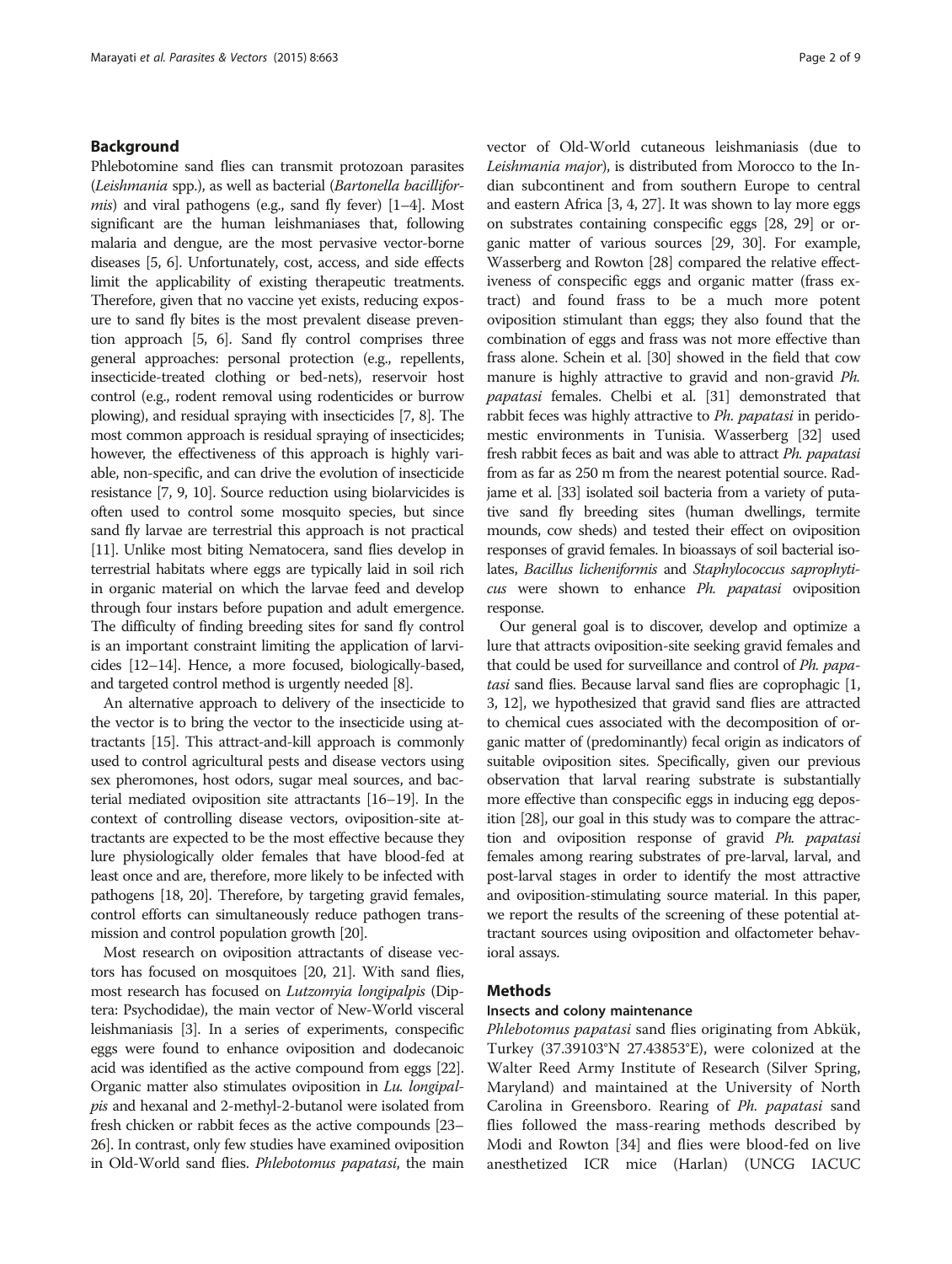protocol 14–07). Sand flies were maintained in incubators (Model: 6030-1, Caron®, Marietta, Ohio) at 26 °C, 80 % RH, and 12:12 light:dark cycle. Colonies were maintained in 500 mL Nalgene jars (Nalgene™, Model 81063, diameter = 11 cm) with a 2.2 cm layer of Whip-Mix® Orthodontic Plaster (Model: 5577352, Henry Schein Inc., Melville, New York) on the bottom to ensure moist substrate and drainage. Larval food was prepared by mixing fresh rabbit feces (New Zealand White strain) and rabbit chow (Purina) at a 1:1 ratio, which was fermented for 3 weeks in a dark chamber, airdried and ground to a powder.

#### Treatments for oviposition and olfactometer assays

Source material included rearing substrate of two prelarval stages, two larval stages, and one post-larval stage. Pre-larval stage substrates included fresh ground rabbit feces (RF) and unused larval food (LF) (see description above). Larval stage substrates included substrate containing mainly larvae at the  $2<sup>nd</sup>$  and  $3<sup>rd</sup>$  instar  $(2<sup>nd</sup>/3<sup>rd</sup>$  substrate) or  $4<sup>th</sup>$  instar and pupal stages  $(4<sup>th</sup>/p$ upae substrate). Post-larval substrate was rearing medium of a colony jar from which all sand fly pupae had eclosed (hereafter "expired").

#### Oviposition assays

We conducted multiple-choice behavioral assays using 500 mL Nalgene jars (similar to the rearing jars) modified for 6-choice assays. Each jar was placed in water for 12 h prior to the start of an experiment to equilibrate the moisture level of its plaster floor. We simultaneously tested the above described five source materials and a solvent (water-only) negative control treatment (Fig. 1). To minimize the potential of cross-contamination, 1 mg of each of these materials  $(SE = 0.1 \text{ mg})$  was placed on a filter paper disc (2.5 cm diameter) (Model: 09-801-AA, ThermoFisher Scientific®, Waltham, Massachusetts) at equal distance from the center of the cup. Three drops (~0.15 mL) of deionized water were then added to each filter paper. Each experimental session  $(n = 9)$  replicate sessions conducted between 3/1/2013 and 4/17/2013) consisted of 7 oviposition jars. During the first 24 h post blood-meal sand flies were left undisturbed in their holding cage to not interrupt the development of the peritrophic matrix around their recently acquired bloodmeal [[34\]](#page-7-0). Then, fifty gravid females were transferred into each of the 7 bioassay jars using a mouth aspirator. Jars were then returned into the rearing incubator. To obtain a time-course of oviposition, the assays were terminated, one jar at a time, 1–7 days after transfer (or 2– 8 days post blood-meal) by releasing the females into a separate holding cage. We photographed the filterpapers with a T3i Canon 100 mm macro lens. Eggs laid on each filter paper were counted from high quality digital photos using the counting tools in Adobe

Photoshop (Adobe Photoshop CS5 2010, Adobe™, San Jose, California).

#### Attraction bioassays

Attraction of gravid sand flies to various source materials was assayed with a 2-choice olfactometer (Fig. [2](#page-3-0)). Briefly, the olfactometer consisted of a cylindrical Plexiglas<sup>®</sup> apparatus made of three in-line chambers (each chamber: 9.4 cm inner diameter, 10.1 cm outer diameter, 15 cm length). A section of polyvinyl chloride (PVC) pipe (2.5 cm length, 10.15 cm inner diameter), glued to either side of a white Plexiglas square partition  $(11.4 \times 11.4 \text{ cm}, 3 \text{ mm thickness})$ , coupled the middle chamber to the outer two chambers. Holes in the center of each partition held a 6 cm long (1 cm inner diameter) tube extending 3 cm into the central chamber and 3 cm in an outer chamber. In each olfactometer, test material was placed in one side chamber and the control material in the other side-chamber. Test material (0.5 g) to be tested was placed on a 7.5 mL weigh boat containing 1.2 mL of orthodontic plaster and tested against a blank negative control (similar plaster-bottomed weigh boats but with 3 water drops [ca. 0.15 mL]). In each experimental session  $(n = 10$  replicate sessions conducted between 12/4/2013 and 2/2/2014), we used six olfactometers with source materials including:  $2<sup>nd</sup>/3<sup>rd</sup>$  substrate,  $4<sup>th</sup>/$ pupae substrate, "expired' colony substrate, LF, and RF as well as one olfactometer with blank (water) controls on both sides to test for potential directionality bias. A treatment weigh boat was placed on a plastic stage at one end of the olfactometer, and the other end received a control

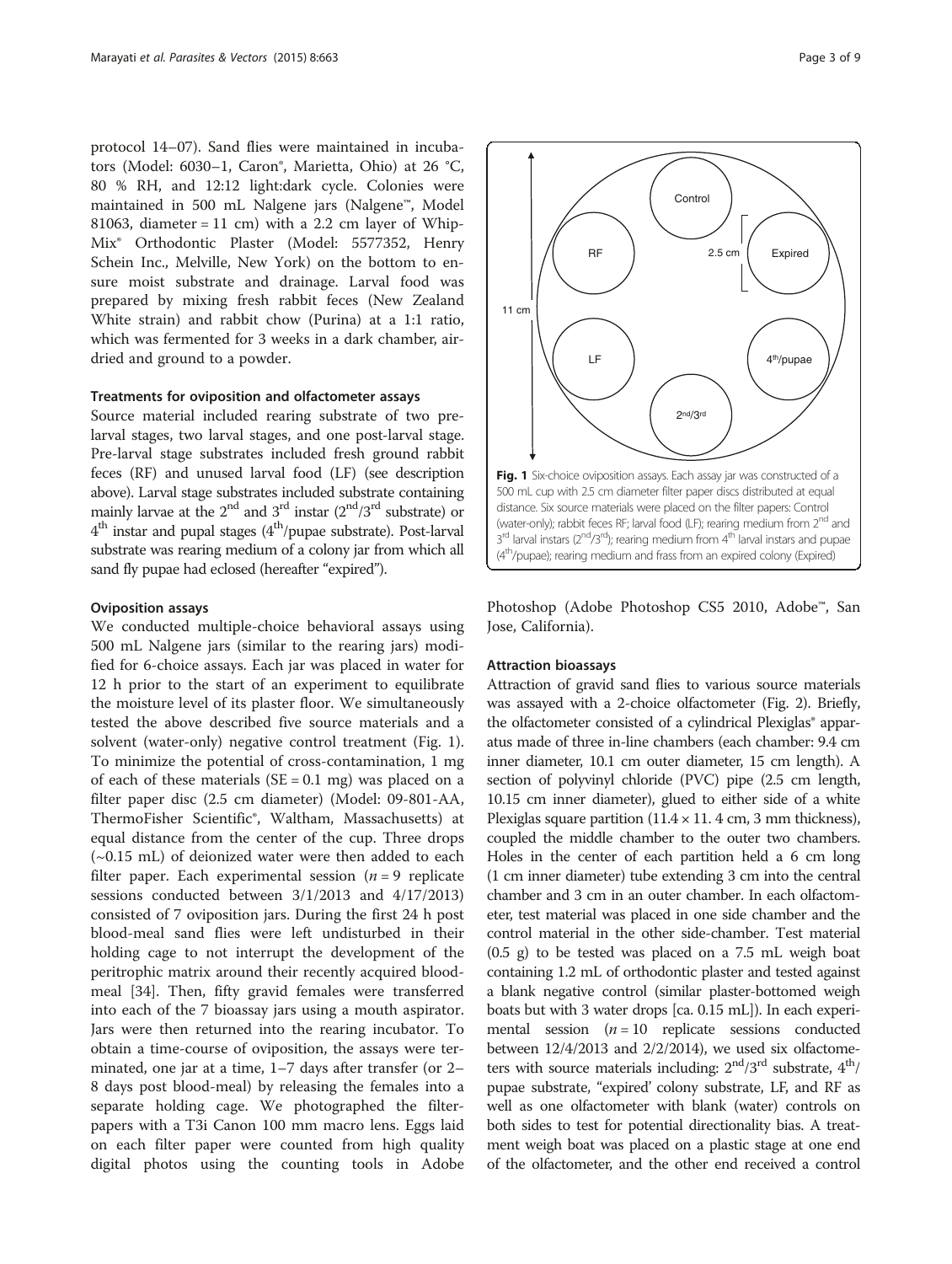<span id="page-3-0"></span>

into both the side chamber and the central chamber

weigh boat. The ends of the side-chambers were then covered with a fine mesh screen secured with rubber bands (Fig. 2). Twenty gravid Ph. papatasi females (72 h post blood-meal) were transferred to the middle chamber of the olfactometer. The middle chamber was then connected to a vacuum pump (Air Admiral® Cole-Parmer, Vernon Hills, IL) that delivered a total volumetric flow of 1.05 L/min (~7.5 cm/s through each outer chamber). The vacuum pump remained off for the first 60 min of the bioassay and then on for 2 h. The olfactometer was then placed into a −20 °C freezer to kill the flies and subsequently the number of females in each chamber was counted. Before each bioassay, olfactometers were cleaned using an odorless cleaning detergent (RBS-35, Model: 27950, ThermoFisher Scientific, Waltham, Massachusetts). All bioassays were conducted in a controlled environment room with temperature and humidity identical to those of the rearing colony incubator. Assays were conducted in the scotophase 3–8 h after lights-off. The olfactometers were randomly assigned locations within the room to avoid directional bias. Treatment side was rotated among replicate session.

# Statistical analysis Oviposition assays

In these experiments, data represented cumulative number of eggs laid over a specified number of days until experimental termination of oviposition. To analyze the oviposition time-course, we used the cumulative number of eggs per female per jar. Data were analyzed using Kruskal-Wallis test. To compare the cumulative egg number between the six source materials within each jar (treatments clustered within jars) and to account for the nature of the data (overdispersed, count data), we used random-intercept negativebinomial multiple regression [[34](#page-7-0)]. Specifically, we tested for the effect of source material (as dummy variables), time since blood-meal, and their interaction, on the cumulative number of eggs laid per filter paper disc.

# Attraction assays

An Oviposition Attraction Index (OAI) [[35](#page-7-0)] was used to evaluate and compare the responses of gravid sand flies to source materials of different types. This index was calculated as  $OAI = (N_t-N_c)/(N_t+N_c)$  where  $N_t$  and  $N_c$  are the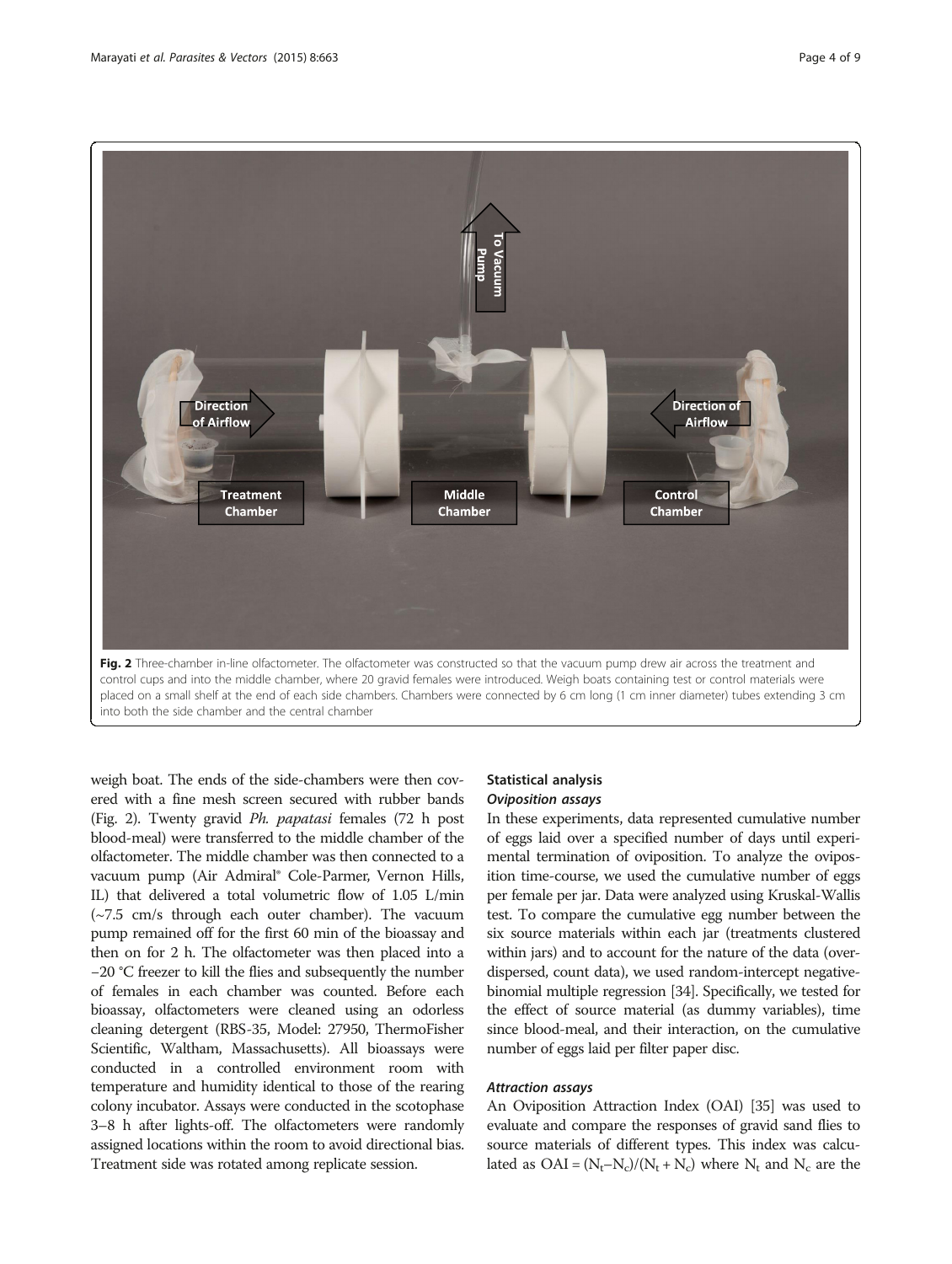<span id="page-4-0"></span>number of females found in the test or control chambers of the olfactometer, respectively. We used linear regression to test the effect of the different source materials (treated as dummy variables) on OAI. Since OAI statistical distribution is truncated between −1 to +1, we used a robust estimate of the standard error that accounts and corrects for possible violations of normality [\[34\]](#page-7-0). For all analyses, significance level of  $P < 0.05$  was used. Analysis was conducted using Stata software (StataCorp., College Station, TX).

### Results

# Oviposition preferences in multiple-choice assays Time-course of oviposition

Almost no eggs were oviposited during the first 72 h following the blood-meal. Subsequently, cumulative egg deposition increased significantly (Kruskal-Wallis:  $\chi^2$  = 31.08,  $df = 1$ ,  $P < 0.0001$ ) with a slight non-significant increasing trend thereafter (Kruskal-Wallis:  $\chi^2$  = 5.842, df = 4,  $P = 0.21$ ) (Fig. 3). Mean per-capita egg deposition for this period (days  $4$  to  $8$  post blood-meal) was  $13.25$  (SE = 2.10).

#### Preferences of oviposition substrate

Since almost no eggs were oviposited during the first 72 h following the blood-meal, statistical analysis was performed for data of the subsequent days (days 4 to 8 following blood-meal). Significantly more eggs were oviposited on each of the tested substrates than on the water-only control (Table 1). The highest number of eggs was oviposited on  $2<sup>nd</sup>/3<sup>rd</sup>$  larval rearing medium followed by  $4<sup>th</sup>/p$ upae rearing medium (Table 1, Fig. [4](#page-5-0)). There was no significant difference between these top two preferred substrates, but  $2<sup>nd</sup>/$ 



Fig. 3 Boxplot describing time course of egg deposition: cumulative number of eggs/female/jar over time since blood-meal. Black bars indicate median and box represent the second-to-third inter-quartile range. Letters indicate significant difference in egg numbers among time periods

| <b>Table 1</b> Oviposition preferences in multiple-choice assays.                                     |
|-------------------------------------------------------------------------------------------------------|
| Random-intercept negative-binomial regression table of the effect                                     |
| of different oviposition substrates on the cumulative number of                                       |
| eggs oviposited per filter paper disc in 6-choice oviposition assays.                                 |
| Table also presents means (±SE) of egg numbers oviposited per                                         |
| filter paper disc for each substrate type. Test materials included                                    |
| larval rearing media of different types and stages including: fresh                                   |
| rabbit feces (RF), fresh larval food (LF), rearing medium containing                                  |
| frass of $2^{nd}$ -3 <sup>rd</sup> instar larvae ( $2^{nd}/3^{rd}$ ), rearing medium containing       |
| frass of 4 <sup>th</sup> instar larvae and pupae (4 <sup>th</sup> /pupa), frass of rearing cups       |
| from which all larvae had eclosed (expired) and a negative (water)                                    |
| control. Rearing media of 2 <sup>nd</sup> /3 <sup>rd</sup> and 4 <sup>th</sup> /pupa (bolded) induced |
| highest oviposition response                                                                          |

| Substrate                        | Mean number<br>of eggs (SE) | Regression<br>Coefficient | SF    | 7    | P        |
|----------------------------------|-----------------------------|---------------------------|-------|------|----------|
| Control                          | 25.91 (4.69)                | 0.105                     | 0.155 | 0.67 | 0.501    |
| RF                               | 49.86 (12.42)               | 0.464                     | 0.173 | 2.68 | 0.007    |
| T F                              | 63.43 (12.45)               | 0.671                     | 0.169 | 3.96 | < 0.0001 |
| 2 <sup>nd</sup> /3 <sup>rd</sup> | 95.73 (18.13)               | 1.006                     | 0.162 | 6.19 | < 0.0001 |
| 4 <sup>th</sup> /pupae           | 72.51 (12.91)               | 0.899                     | 0.163 | 5.51 | < 0.0001 |
| Expired                          | 48.08 (7.20)                | 0.607                     | 0.169 | 3.58 | < 0.0001 |
| l n r                            |                             | 0.648                     | 0.244 |      |          |
| ln s                             |                             | 3.38                      | 0.32  |      |          |
| r                                |                             | 1.91                      | 0.47  |      |          |
| $\varsigma$                      |                             | 29.42                     | 9.31  |      |          |

r, s: Negative binomial dispersion parameters

Likelihood-ratio test for overdispersion:  $\chi^2$  = 109.28, P < 0.0001

 $3<sup>rd</sup>$  larval rearing medium had significantly more eggs than the three lower ranking substrates (Table 1, Fig. [4](#page-5-0)). There were no significant differences among the three lower ranking substrates (Table 1). As indicated by a nonsignificant treatment-by-time interaction term (random intercept model:  $Z = 1.61$ ,  $P = 0.11$ ) the relative preference for the different substrates did not change over time.

#### Olfactometer attraction assays

We tested the attractiveness of the five substrates in olfactometer assays. Only data from bioassays in which ≥25 % of the females responded were included. No significant bias was found for olfactometers with water-only controls on both sides, as a mean of 4.33  $(SE = 0.31)$  flies chose the right-side chamber and 4.25  $(SE = 0.51)$  flies were in the left-side chamber of the olfactometer (paired  $t = 0.134$ ,  $P = 0.895$ ) (Table [2](#page-5-0)).

Overall, 44 % of the flies responded (i.e., moved to the two sides of the chambers), while 66 % remained in the central chamber; there were no significant differences among treatments, but the 'larval food' treatment elicited a higher total response than the other treatments  $(Z = 2.13, P = 0.033)$  (Table [2\)](#page-5-0). Sand fly females were significantly attracted to four of the five tested materials. As in the 6-choice experiment,  $2<sup>nd</sup>/3<sup>rd</sup>$  larval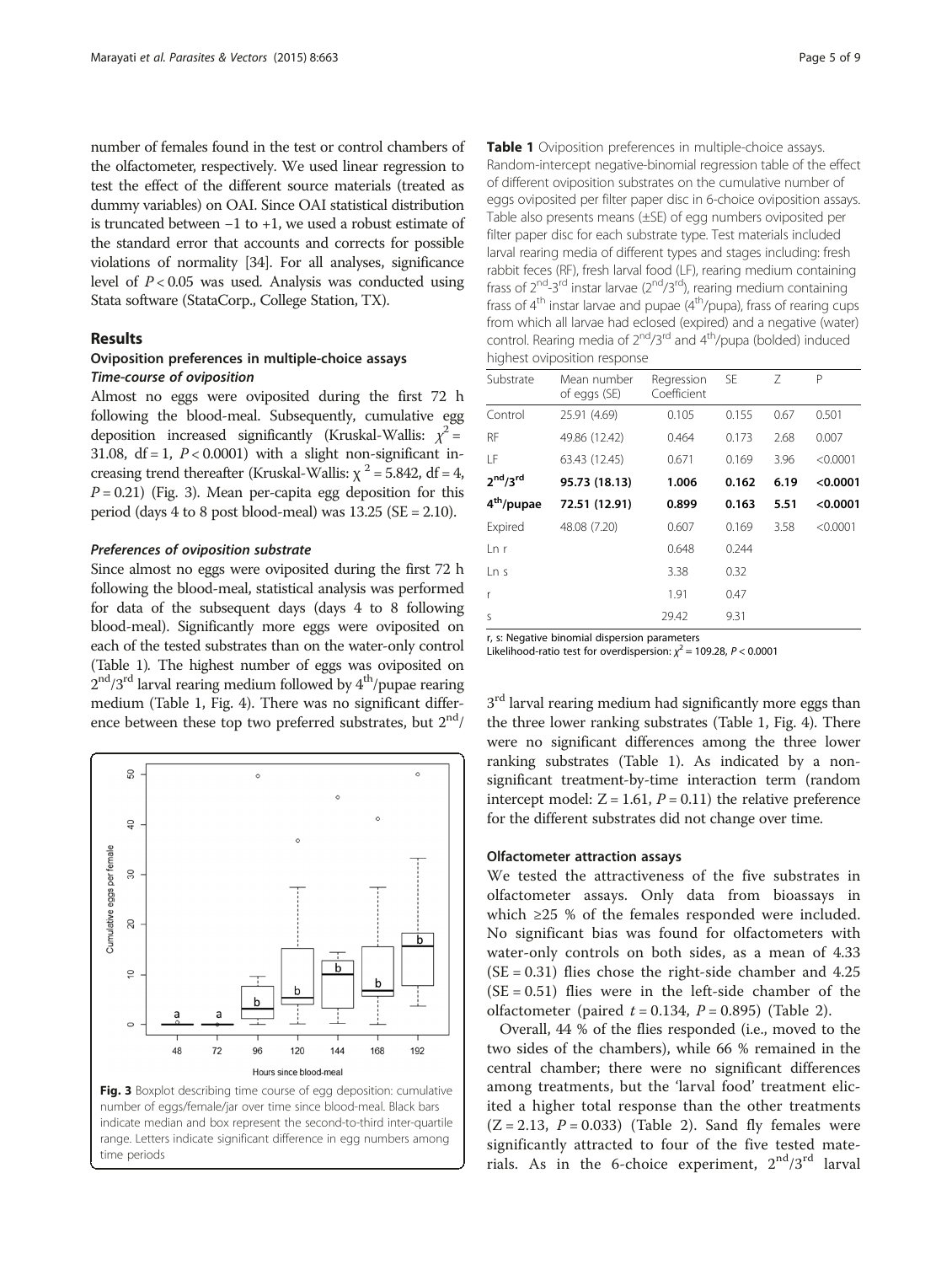<span id="page-5-0"></span>500  $\circ$ 8 200  $\alpha$  $\overline{8}$ a 50 ab bo Number of eggs bc 20  $\circ$ u. feces food th/pupae xpired Rabbit H<sub>EV</sub>IE  $2<sup>nd</sup>$   $2<sup>rd</sup>$ Fig. 4 Boxplot describing the effect of various rearing media on the cumulative number of eggs oviposited per filter paper disc (drawn on a log10-scale) in 6-choice oviposition jars. Black bars indicate median and box represent the second-to-third inter-quartile range. Letters indicate significant difference in egg numbers among substrate type

rearing substrate was the most attractive material, followed by  $4^{th}/p$ upae rearing substrate (Fig. 5, Table 2). 'Rabbit feces' was the next most attractive substrate. However, 'larval food' and 'expired colony' substrates did not significantly differ from the control (Fig. 5). Furthermore, the effect of the expired colony substrate was not statistically (albeit marginally) significant (Table 2).

# **Discussion**

The key finding of this study is the observation that gravid Ph. papatasi females were attracted to and stimulated to oviposit in rearing medium of the most biologically active larval stages  $(2<sup>nd</sup>/3<sup>rd</sup>$  and  $4<sup>th</sup>/pupae)$ . Our experiments clearly indicate that untreated rabbit feces were less attractive and stimulated fewer oviposition events than



 $2<sup>nd</sup>/3<sup>rd</sup>$  larval substrate. Furthermore, adding rabbit chow and fermenting this mix for 3 weeks (larval food preparation process) also did not enhance attraction or oviposition. Only when larval substrate was conditioned through ingestion by foraging larvae were both attraction and oviposition enhanced. This ingestion-mediated conditioning suggests the involvement of digestive processes and the gut microbiome in enhancing the attractiveness of this substrate [[36](#page-7-0)]. Gut microbes are not known to be vertically transmitted in sand flies [\[37\]](#page-7-0), and the source of their gut microbial community is the environment [[36, 38](#page-7-0), [39\]](#page-8-0). In our experiments, gut microbes likely originated from rabbit feces and larval food. Nonetheless, the larval gut can shape the microbial community as it facilitates the proliferation of some microbes and inhibits others. The idea that bacteria contribute to attraction of gravid sand flies is further supported by our preliminary

Table 2 Olfactometer attraction assays. Mean numbers (±SE) of Ph. papatasi females in the treatment, middle, and control chambers of the olfactometers and percent flies responding (Total number of flies at both the treatment and control chambers divided by total flies used) for the different substrate types. Rearing media of  $2^{nd}/3^{rd}$  and  $4^{th}/p$ upa (bolded) induced highest attraction

| $\sim$ . The second is the single-single second the single second of $\epsilon$ , $\epsilon$ and $\epsilon$<br>, papa (polaca) induced inquiest attibution |           |            |              |            |            |            |            |  |  |  |  |
|------------------------------------------------------------------------------------------------------------------------------------------------------------|-----------|------------|--------------|------------|------------|------------|------------|--|--|--|--|
| Substrate                                                                                                                                                  | No. flies | Treatment  | Middle       | Control    | OAI        | % response | D          |  |  |  |  |
| <sup>a</sup> Control                                                                                                                                       | 20        | 4.33(0.31) | 11.42 (0.57) | 4.25(0.51) | 0.04(0.07) | 43 (2.8)   | 0.600      |  |  |  |  |
| <b>RF</b>                                                                                                                                                  | 20        | 4.9(0.18)  | 12.4 (0.34)  | 2.7(0.3)   | 0.30(0.06) | 38 (17)    | 0.002      |  |  |  |  |
| LF                                                                                                                                                         | 20        | 6.4(0.54)  | 9.5(0.73)    | 4.2(0.29)  | 0.20(0.03) | 53 (3.8)   | 0.028      |  |  |  |  |
| 2 <sup>nd</sup> /3 <sup>rd</sup>                                                                                                                           | 20        | 7.2(0.63)  | 10.9 (0.57)  | 1.9(0.23)  | 0.56(0.06) | 46(2.8)    | $<$ 0.0001 |  |  |  |  |
| 4 <sup>th</sup> /pupae                                                                                                                                     | 20        | 6.2(0.61)  | 11.3(0.7)    | 2.5(0.17)  | 0.41(0.04) | 44 (3.3)   | $<$ 0.0001 |  |  |  |  |
| Expired                                                                                                                                                    | 20        | 4.6(0.31)  | 11.9(0.43)   | 3.4(0.34)  | 0.18(0.04) | 40(2.1)    | 0.084      |  |  |  |  |

<sup>a</sup>The right chamber of the olfactometer was assigned as "treatment" and left chamber as "control", but both received water-only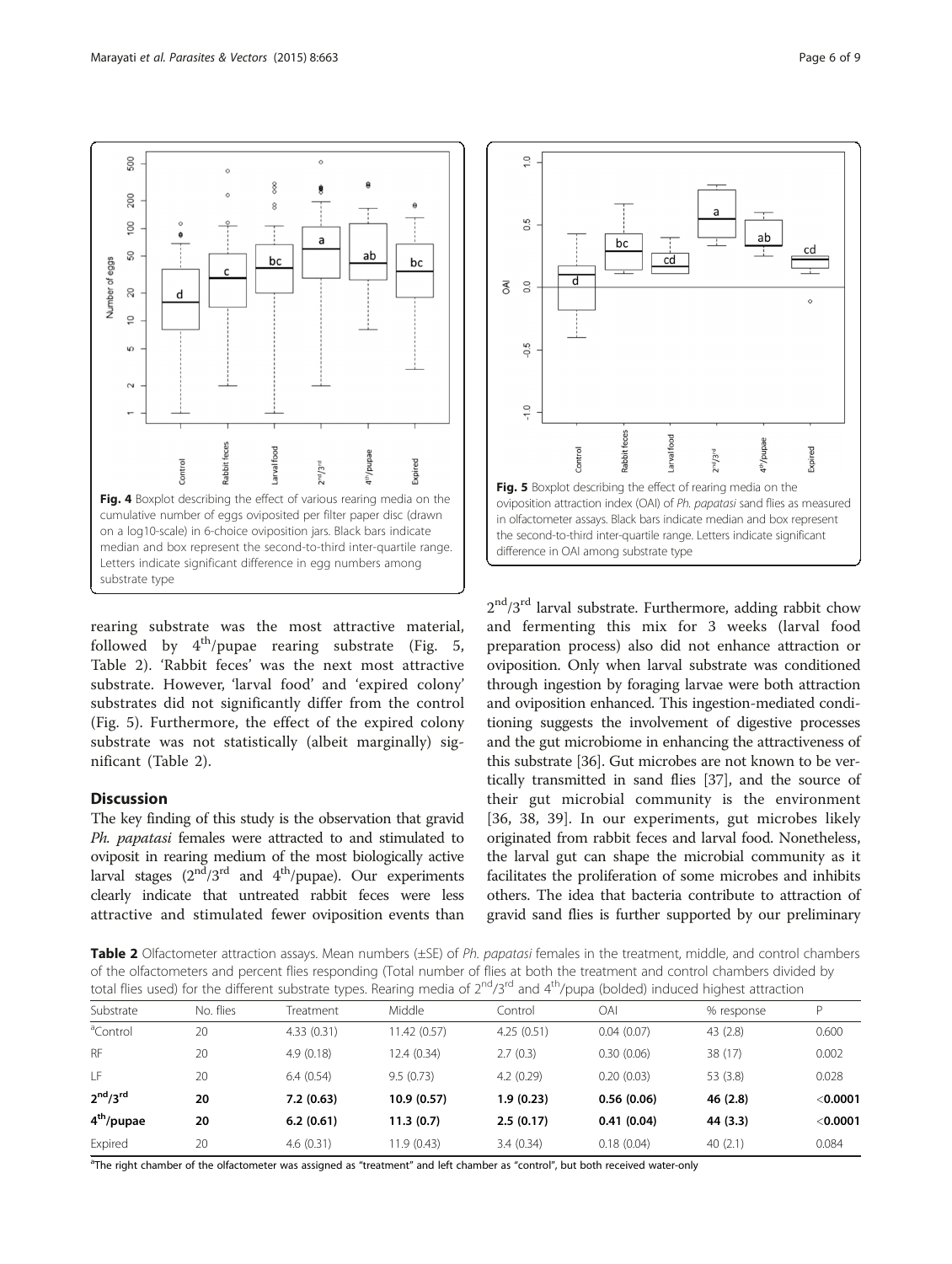analysis showing that a mixture of bacterial isolates from this substrate is as attractive to females as the solid substrate (Kakumanu et al. unpublished data). Furthermore, some of the most attractive bacterial isolates belong to taxa that include insect gut bacteria. Our ongoing research aims to determine the relative contributions of substrate aging and its conditioning by larvae to attractiveness of the substrate to gravid sand flies.

We do not yet understand the underlying evolutionary reasons for the patterns of oviposition site selection observed here. However, in most species with relatively sedentary larvae, females tend to seek oviposition sites that maximize larval survival, most often host plants or suitable food resources. Given that decomposing organic matter is the main food source for sand fly larvae [[1, 3](#page-7-0)] we hypothesized that natural selection has molded oviposition siteseeking females to detect and orient to olfactory cues that signal the availability of food for their larvae. Indeed, almost all organic matter media that we tested were more attractive and stimulated females to oviposit more than the water control. But not all organic substrates were equally attractive. Larval substrate became more attractive as larvae matured, but then its attractiveness gradually declined as larvae further matured, pupated and eclosed. This initial increase in attraction might appear maladaptive, as older sand fly larvae might be cannibalistic [[40](#page-8-0)]. Yet, as suggested by Wasserberg et al. [\[21\]](#page-7-0) with respect to mosquitoes, the intraspecific regulation of oviposition site selection is a complex process involving trade-offs between attraction at low-to-medium conspecific densities, where presence of conspecifics indicates site suitability, and repellence/deterrence at high densities that indicate potential adverse competitive effects. This results in a hump-shaped (upside down parabola) curve describing the relationship between attraction and conspecific densities. It is possible that a similar process occurs here in relation to ecological succession of microbes in the rearing medium, with  $2<sup>nd</sup>/3<sup>rd</sup>$  stage substrate occurring at the optimum successional time-point.

The time-course of oviposition following a bloodmeal indicated that Ph. papatasi sand flies did not start laying eggs within 72 h after a blood-meal (Fig. [3](#page-4-0)). Subsequently, oviposition sharply increased followed with a slight increasing trend until day 8. Thus, sand flies laid most of their egg clutch once they became physiologically capable of doing so (72– 96 h post blood-meal) and then laid additional 1.8 eggs (per capita) approximately every 24 h. Schlein et al. [[41\]](#page-8-0) did not observe a sudden increase in oviposition at a particular day but they did observe continuously increasing cumulative egg number between days 7 and 14 post blood-meal. Per-capita egg deposition observed in our study (13.25 per female) is lower than the 15–20 eggs-per-female previously

reported by Wasserberg and Rowton [\[28](#page-7-0)] or the 33.44 eggs-per-female observed by T. Rowland (personal observations) for individually-reared Ph. papatasi. Given that this experiment took place between early January to mid-April, these lower egg numbers might possibly be related to photoperiodic fluctuation in oviposition activity as previously observed by Schlein et al. [\[41](#page-8-0)] who found substantially lower egg-deposition levels during the late fall to early winter period compared with those observed during Ph. papatasi's typical activity period (May – October). It is also interesting to note that timeto-oviposition as observed here is shorter than that observed by Volf and colleagues [[40](#page-8-0), [42\]](#page-8-0) who report 7 days to first oviposition under similar rearing conditions.

We used the oviposition time-course results to guide our olfactometer experiments where we used only females 72–96 h post blood-meal to ensure females were gravid and at the stage where they would be seeking a suitable oviposition site and therefore should be responsive to olfactory cues. In addition, we observed that oviposition-substrate preference of gravid Ph. papatasi females did not change significantly over time. This finding is in contrast to Elnaiem et al. [\[24](#page-7-0)] who noted that oviposition preference switched from rabbit feces to the water control for Lu. longipalpis between days 3–4 and day 5 post blood-feeding. Nevertheless, our experimental design using cumulative oviposition might not be ideally suited for detecting temporal changes in oviposition-substrate preference and dayspecific bioassays for a fixed oviposition time window might be better suited.

In conclusion, the sensory acuity of female sand flies to distinguish between rearing media of different larval developmental stages which are apparently very similar is quite remarkable. Our results suggest the involvement of larval gut microbial community in the production of oviposition attractants. Indeed, Peterkova-Koci et al.  $[39]$  $[39]$  showed that Lu. longipalpis prefers laying eggs on rabbit feces containing its original bacterial assemblage compared with sterile feces. Furthermore, they showed that these bacteria are beneficial to the sand fly in terms of larval growth and survival. Yet, de-coupling the effect of substrate aging by itself from its conditioning by feeding larvae still warrants further study. The chemical- and microbial-ecology processes driving this behavior are still not understood and are currently being investigated by our group. Finally, once optimal attractive blends are formulated, we will test them in the field.

# Conclusion

We found that rearing medium of  $2<sup>nd</sup>/3<sup>rd</sup>$  instar *Ph*. papatasi is substantially more attractive than the prelarval (rabbit feces, fresh larval food) or post-larval (expired colony medium) rearing media. These results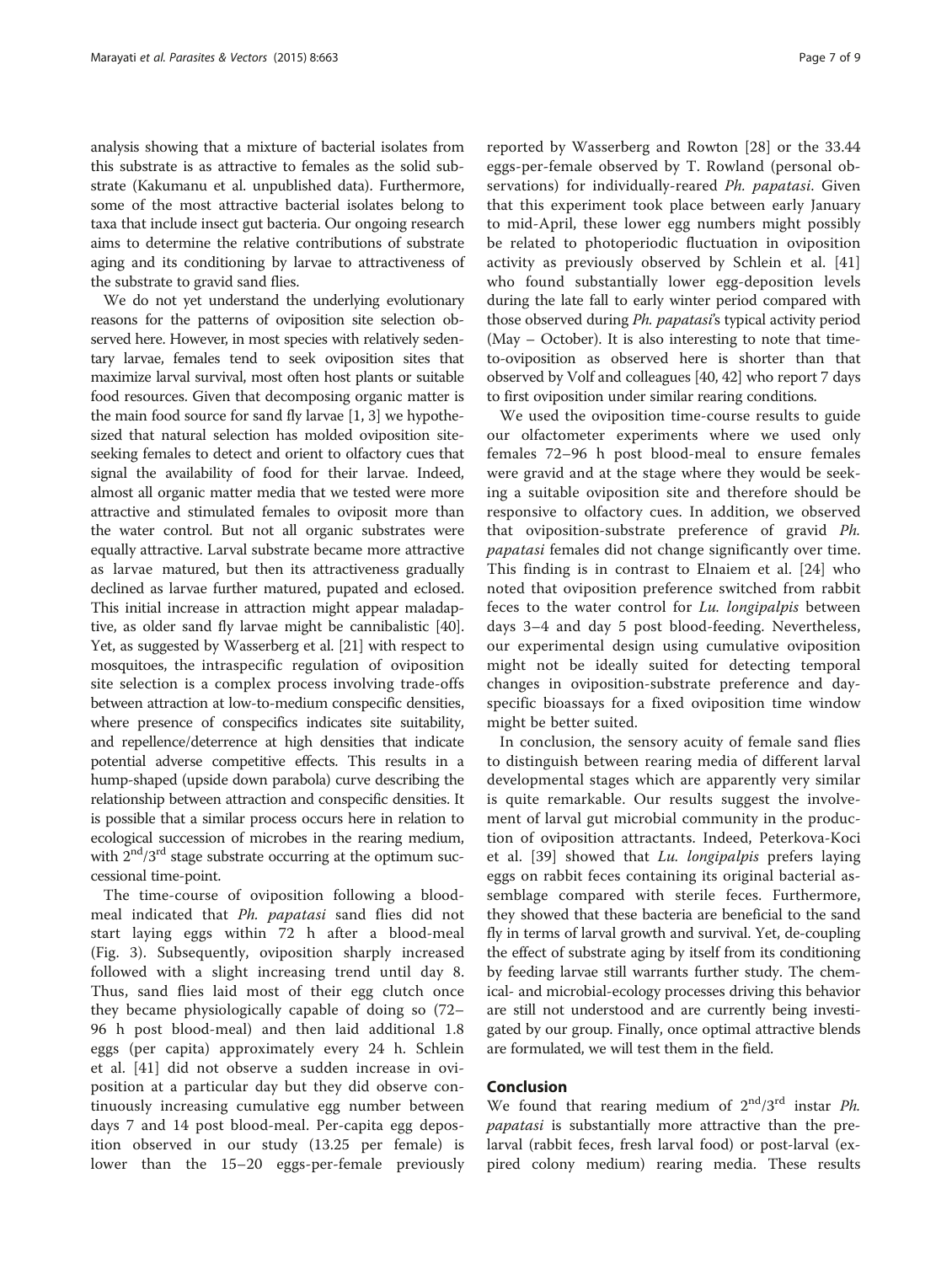<span id="page-7-0"></span>suggest that larval digestion and possibly the larval gut microbial community contribute to the production of oviposition attractants. Identifying these microbes and the attractive compounds they produce would lead the way for the development of an attractive lure to be used for the surveillance and control of sand flies.

#### Competing interests

The authors declare that they have no competing interests.

#### Authors' contributions

BFM and GW performed the experiments. GW maintained a sand fly colony and provided sand flies for the experiments. BFM reared the sand flies. GW mentored BFM. GW wrote the manuscript and conducted the statistical analysis. CSA designed and provided the olfactometers. BFM, CS, LP, CSA and GW designed the study. TER provided additional sand flies for the experiments. All authors reviewed and approve the final version of the manuscript.

#### Acknoweledgements

We thank Edgar D. Rowton for helpful advice and discussions. This research was supported by the North Carolina Biotechnology Center Multidisciplinary Research Grant (MRG) number 1104. We thank NIAID funded BEI Resources Repository for providing resources for obtaining additional sand fly pots.

#### Author details

<sup>1</sup>Department of Biology, University of North Carolina at Greensboro, 235 Eberhart Bldg., Greensboro, NC 27402, USA. <sup>2</sup>Department of Entomology, North Carolina State University, Raleigh, NC 27695, USA. <sup>3</sup>Entomology Branch, Walter Reed Army Institute of Research, 503 Robert Grant Avenue, Silver Spring, MD 20910-7500, USA.

#### Received: 20 August 2015 Accepted: 7 December 2015 Published online: 30 December 2015

#### References

- 1. Killick-Kendrick R. The biology and control of phlebotomine sand flies. Clin Dermatol. 1999;17:279–89.
- 2. Killick-Kendrick R. Phlebotomine vectors of the leishmaniases: a review. Med Vet Entomol. 1990;4(1):1–24.
- 3. Ready PD. Biology of phlebotomine sand flies as vectors of disease agents. Ann Rev Entomol. 2013;58:227–50.
- 4. Maroli M, Feliciangeli MD, Bichaud L, Charrel RN, Gradoni L. Phlebotomine sandflies and the spreading of leishmaniases and other diseases of public health concern. Med Vet Entomol. 2013;27(2):123–47. doi[:10.1111/j.1365-2915.2012.01034.x](http://dx.doi.org/10.1111/j.1365-2915.2012.01034.x).
- 5. Antinori S, Schifanella L, Corbellino M. Leishmaniasis: new insights from an old and neglected disease. Eur J Clin Microbiol. 2012;31(2):109–18.
- 6. Murray HW, Berman JD, Davies CR, Saravia NG. Advances in leishmaniasis. Lancet. 2005;366(9496):1561–77.
- 7. Alexander B, Maroli M. Control of phlebotomine sandflies. Med Vet Entomol. 2003;17(1):1–18.
- 8. Warburg A, Faiman R. Research priorities for the control of phlebotomine sand flies. J Vector Ecol. 2011;36:S10-6.
- 9. Ashford RW. Cutaneous leishmaniasis: strategies for prevention. Clin Dermatol. 1999;17(3):327–32.
- 10. Pimentel D. Amounts of pesticides reaching target pests environmental impacts and ethics. J Agr Environ Ethic. 1995;8(1):17–29.
- 11. Mittal P. Biolarvicides in vector control : challenges and prospects. J Vector Borne Dis. 2003;40:20–32.
- 12. Feliciangeli MD. Natural breeding places of phlebotomine sandflies. Med Vet Entomol. 2004;18(1):71–80.
- 13. Moncaz A, Faiman R, Kirstein O, Warburg A. Breeding sites of Phlebotomus sergenti the sand fly vector of cutaneous leishmaniasis in the Judean desert. PLoS Negl Trop Dis. 2012;6, e1725.
- 14. Moncaz A, Kirstein O, Gebresellassie A, Lemma W, Yared S, Gebre-Michael T, et al. Characterization of breeding sites of Phlebotomus orientalis - the vector of visceral leishmaniasis in northwestern Ethiopia. Acta Trop. 2014;139:5–14.
- 15. Zeichner BC, Debboun M. The Lethal Ovitrap: A Response to the Resurgence of Dengue and Chikungunya. Army Med Dep J. 2011;July-September:4–12.
- 16. Simpson M, Gurr GM, Simmons AT, Wratten SD, James DG, Leeson G, et al. Attract and reward: combining chemical ecology and habitat manipulation to enhance biological control in field crops. J Appl Ecol. 2011;48(3):580–90.
- 17. Witzgall P, Kirsch P, Cork A. Sex pheromones and their impact on pest management. J Chem Ecol. 2010;36(1):80–100.
- 18. Ponnusamy L, Xu N, Nojima S, Wesson DM, Schal C, Apperson CS. Identification of bacteria and bacteria-associated chemical cues that mediate oviposition site preferences by Aedes aegypti. Proc Natl Acad Sci U S A. 2008;105(27):9262–7.
- 19. Schlein Y, Muller GC. Experimental control of Phlebotomus papatasi by spraying attractive toxic sugar bait (ATSB) on vegetation. Trans R Soc Trop Med Hyg. 2010;104(12):766–71.
- 20. Bentley MD, Day JF. Chemical ecology and behavioral-aspects of mosquito oviposition. Annu Rev Entomol. 1989;34:401–21.
- 21. Wasserberg G, Bailes N, Davis C, Yeoman K. Hump-shaped density-dependent regulation of mosquito oviposition site-selection by conspecific immature stages: theory, field test with Aedes albopictus, and a meta-analysis. PLoS ONE. 2014;28:9(3).
- 22. Dougherty M, Hamilton G, Dodecanoic acid is the oviposition pheromone of Lutzomyia longipalpis. J Chem Ecol. 1997;23(12):2657–71.
- 23. Elnaiem DA, Ward RD, Rees HH. Chemical factors controlling oviposition of Lutzomyia longipalpis (Diptera: Psychodidae). Parassitologia. 1991;33(Suppl): 217–24.
- 24. Elnaiem DE, Ward RD. Oviposition attractants and stimulants for the sandfly Lutzomyia longipalpis (Diptera: Psychodidae). J Med Entomol. 1992;29(1):5–12.
- 25. Elnaiem DE, Ward RD. Response of the sandfly Lutzomyia longipalpis to an oviposition pheromone associated with conspecific eggs. Med Vet Entomol. 1991;5(1):87–91.
- 26. Dougherty MJ, Guerin PM, Ward RD. Identification of oviposition attractants for the sandfly Lutzomyia longipalpis (Diptera : Psychodidae) in volatiles of feces from vertebrates. Phys Entomol. 1995;20(1):23–32.
- 27. Colacicco-Mayhugh MG, Masuoka PM, Grieco JP. Ecological niche model of Phlebotomus alexandri and P. Papatasi (Diptera : Psychodidae) in the Middle East. Int J Health Geogr. 2010;21:9.
- 28. Wasserberg G, Rowton ED. Sub-additive effect of conspecific eggs and frass on oviposition rate of Lutzomyia longipalpis and Phlebotomus papatasi. J Vector Ecol. 2011;36:S138–43.
- 29. Srinivasan R, Radjame K, Panicker KN, Dhanda V. Response of gravid Phlebotmus papatasi females to an oviposition attractant/stimulant associated with conspecific eggs. Indian J Exp Biol. 1995;33(10):757–60.
- 30. Schlein Y, Yuval B, Jacobson RL. Leishmaniasis in the Jordan Valley: differential attraction of of dispersing and breeding site populations of Phlebotomus papatasi (Diptera: Psychodidae) to manure and water. J Med Entomol. 1989;26:411–3.
- 31. Chelbi I, Kaabi B, Derbali M, Ahmed SBH, Dellagi K, Zhioua E. Zooprophylaxis: impact of breeding rabbits around houses on reducing the indoor abundance of Phlebotomus papatasi. Vector Borne Zoonotic Dis. 2008;8(6):741–7.
- 32. Wasserberg G. The epizootiology of cutaneous leishmaniasis in the Negev and the Arava: application of an ecological approach for the study of an epidemiological problem, Ph.D. Dissertation. Negev: Ben-Gurion University of the Negev; 2003.
- 33. Radjame K, Srinivasan R, Dhanda V. Oviposition response of phlebotomid sandfly Phlebotomus papatasi to soil bacteria isolated from natural breeding habitats. Indian J Exp Biol. 1997;35:59–61.
- 34. Rabe-Hesketh S, Skrondal A. Multilevel and longitudinal modeling using Stata. 2nd ed. Texas: Stata Press; 2008.
- 35. Kramer LW, Mulla S. Oviposition attractants and repellents of mosquitoes: oviposition responses of Culex mosquito to organic infusions. Env Entomol. 1979;8:1111–7.
- 36. Maleki-Ravasan N, Oshaghi MA, Afshar D, Arandian MH, Hajikhani S, Akhavan AA, et al. Aerobic bacterial flora of biotic and abiotic compartments of a hyperendemic Zoonotic Cutaneous Leishmaniasis (ZCL) focus. Parasit Vectors. 2015;8:63. doi:[10.1186/s13071-014-0517-3.](http://dx.doi.org/10.1186/s13071-014-0517-3)
- 37. Volf P, Kiewegova A, Nemec A. Bacterial colonisation in the gut of Phlebotomus duboseqi (Diptera: Psychodidae): transtadial passage and the role of female diet. Folia Parasitol (Praha). 2002;49(1):73–7.
- 38. Mukhopadhyay J, Braig HR, Rowton ED, Ghosh K. Naturally occurring culturable aerobic gut flora of adult Phlebotomus papatasi, vector of